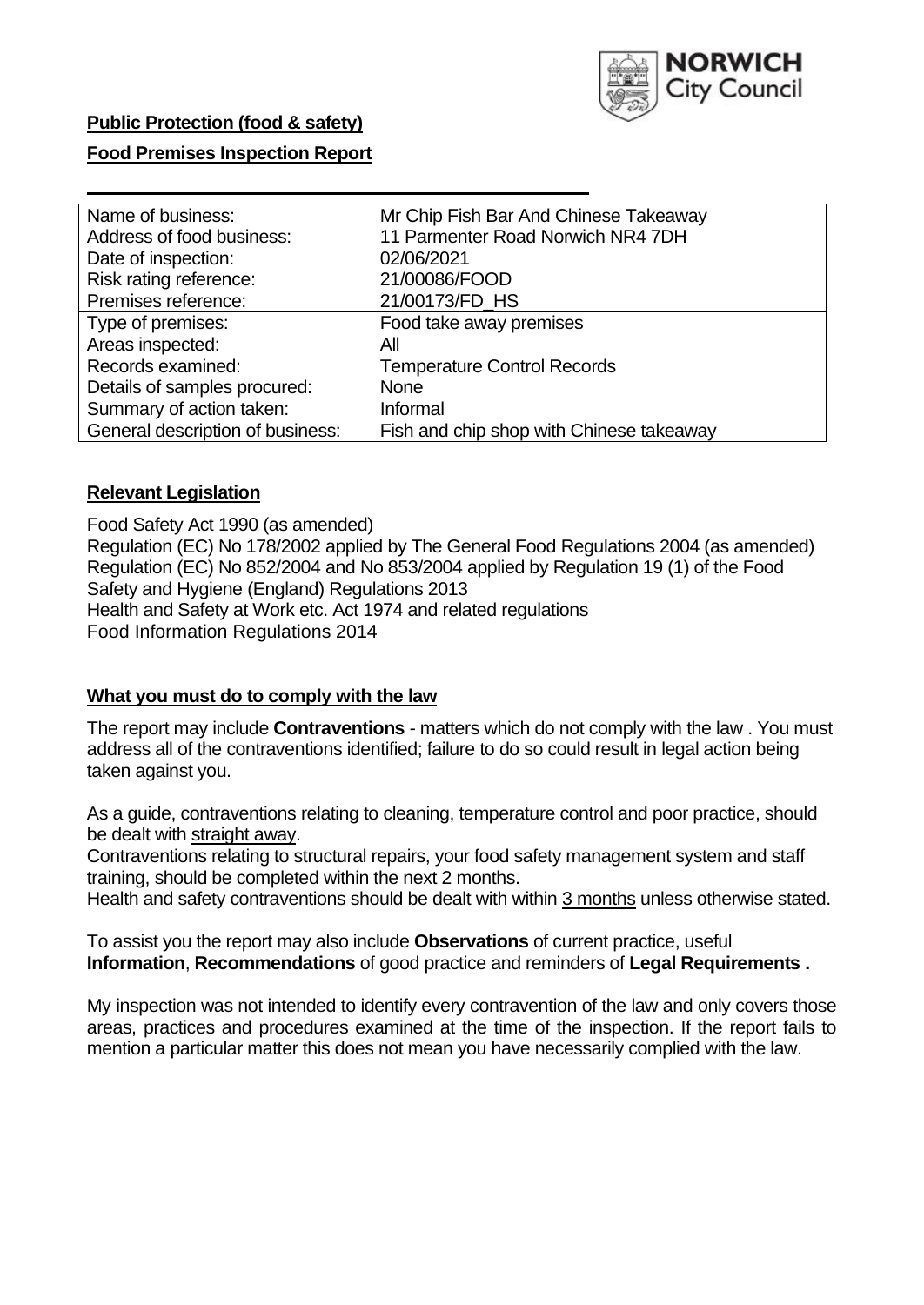# **FOOD SAFETY**

### **How we calculate your Food Hygiene Rating:**

 The food safety section has been divided into the three areas which you are scored against for the hygiene rating: 1. food hygiene and safety procedures, 2. structural requirements and 3. confidence in management/control procedures. Each section begins with a summary of what was observed and the score you have been given. Details of how these scores combine to produce your overall food hygiene rating are shown in the table.

| <b>Compliance Area</b>                     |          |    |           | <b>You Score</b> |                |    |           |    |                |  |  |
|--------------------------------------------|----------|----|-----------|------------------|----------------|----|-----------|----|----------------|--|--|
| <b>Food Hygiene and Safety</b>             |          |    |           | $\overline{0}$   | 5              | 10 | 15        | 20 | 25             |  |  |
| <b>Structure and Cleaning</b>              |          |    | $\Omega$  | 5                | 10             | 15 | 20        | 25 |                |  |  |
| Confidence in management & control systems |          |    | $\Omega$  | 5.               | 10             | 15 | 20        | 30 |                |  |  |
|                                            |          |    |           |                  |                |    |           |    |                |  |  |
| <b>Your Total score</b>                    | $0 - 15$ | 20 | $25 - 30$ |                  | $35 - 40$      |    | $45 - 50$ |    | > 50           |  |  |
| <b>Your Worst score</b>                    | 5        | 10 | 10        |                  | 15             |    | 20        |    |                |  |  |
|                                            |          |    |           |                  |                |    |           |    |                |  |  |
| <b>Your Rating is</b>                      | 5        |    |           | 3                | $\overline{2}$ |    |           |    | $\overline{0}$ |  |  |

Your Food Hygiene Rating is 4 - a good standard



# **1. Food Hygiene and Safety**

 with legal requirements. You have safe food handling practices and procedures and all the Food hygiene standards are high. You demonstrated a very good standard of compliance necessary control measures to prevent cross-contamination are in place. Some minor contraventions require your attention. **(Score 5)** 

### Contamination risks

**Contravention** The following exposed ready-to-eat food and or its packaging to the risk of cross-contamination with foodborne bacteria from raw meat or unwashed fruits and vegetables:

- raw foods were stored above ready to eat foods
- same containers were being used for raw and ready-to-eat foods
- open cans storing food in fridge
- uncovered foods stored in fridge
- food i.e onions stored on the floor

**Legal requirement** Once opened, canned foods which is to be stored should be transferred to plastic covered containers, designed for the storage of food to prevent chemical contamination of the food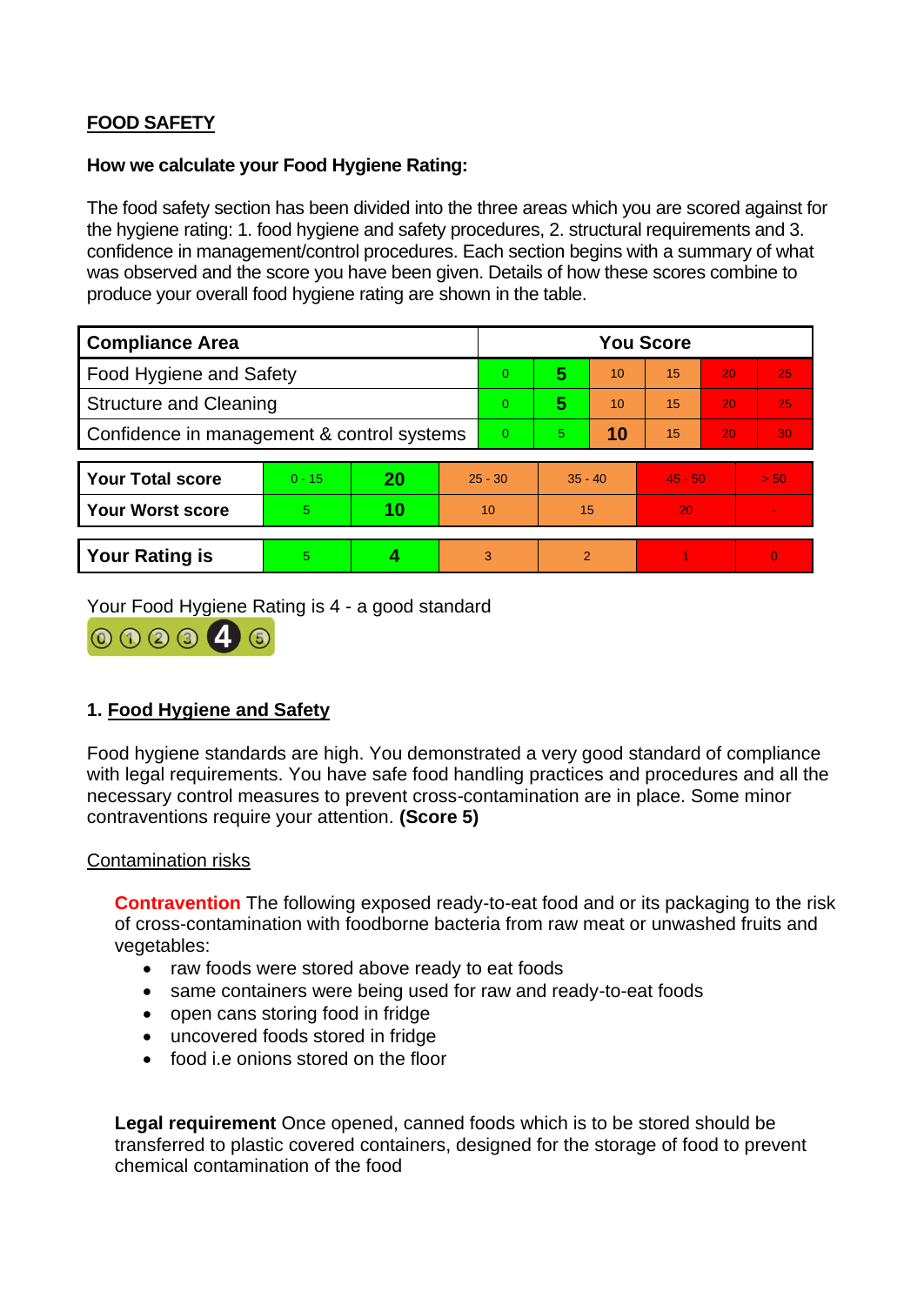**Legal requirement** Food must be stored off the floor where it might be at risk of contamination

 injurious to health or contaminated in such a way that it would be unreasonable to **Legal requirement** At all stages of production, processing and distribution, food must be protected from any contamination likely to render it unfit for human consumption, expect it to be consumed in that state

 foods, which can be easily identified (colour coded) and stored and washed separately. **Recommendation** Provide separate equipment and utensils for raw and ready to eat

### Personal Hygiene

**Observation** I was pleased to see that standards of personal hygiene were high.

### Temperature Control

**Observation** I was pleased to see you were able to limit bacterial growth and/or survival by applying appropriate temperature controls at points critical to food safety and that you were monitoring temperatures.

**Information** Pickled eggs and gherkins were noted stored at room temperature. The manufacture's recommendation is that such products are refrigerated once open

#### Poor Practices

 use in the business and must comply with food safety requirements and needs to be **Recommendation** I recommend that you label your own personal foods stored in your fridges and freezers. All food stored on the premises is considered to be available for labelled accordingly

### **2. Structure and Cleaning**

 The structure facilities and standard of cleaning and maintenance are all of a good standard and only minor repairs and/or improvements are required. Pest control and waste disposal provisions are adequate. The minor contraventions require your attention. **(Score 5)** 

### Cleaning of Structure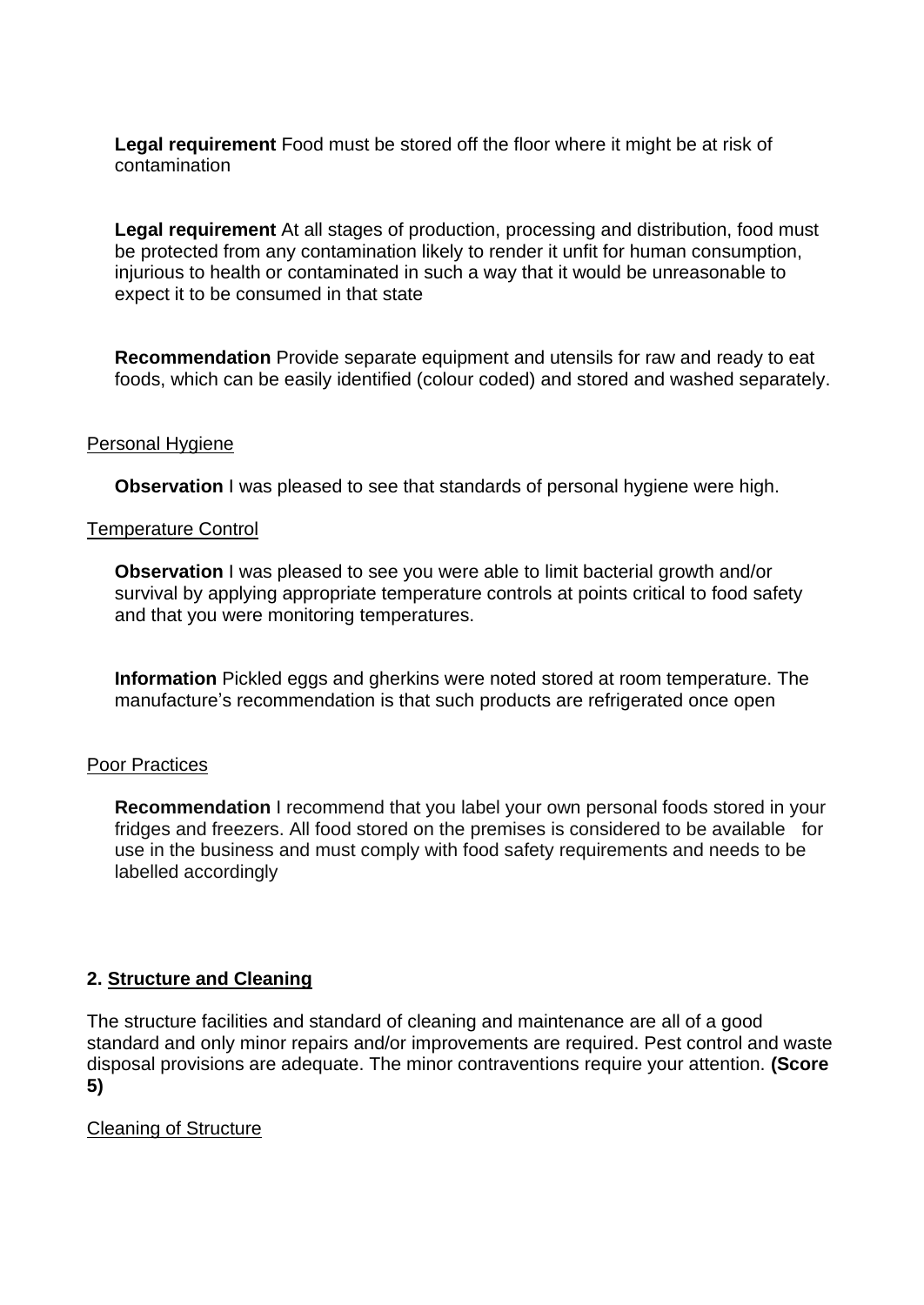**Contravention** The following items were dirty and require more frequent and thorough cleaning:

- floor/wall junctions
- flooring around equipment feet
- flooring next to chest freezer

### Cleaning of Equipment and Food Contact Surfaces

**Contravention** The following items are dirty and must be cleaned:

- fridge and freezer seals
- interior ceiling to Bifinett microwave
- interior to bottom ledge to upright freezer
- chest freezer needs defrosting
- remove protective film to double door fridge to aid easy cleaning
- remove protective film to the extraction canopy and shelf to sink
- floor cleaning container

**Information** Cardboard cannot be properly cleaned. Do not use it to cover the floor/ shelves of work surfaces in food rooms

### Cleaning Chemicals / Materials / Equipment and Methods

**Observation** I was pleased to see that the premises was kept clean and that your cleaning materials, methods and equipment were able to minimise the spread of harmful bacteria between surfaces.

### **Maintenance**

**Contravention** The following had not been suitably maintained and must be repaired or replaced:

- damage to bottom of Fridgidaire fridge door
- the wood to leave a smooth impervious surface so it can be easily cleaned • bare wood used to cover drain in chip preparation room. You need to seal /paint
- missing tile to ceiling
- lid missing to potato rumbler
- fluorescent bulb not working above wok station

### Facilities and Structural provision

 **Observation** I was pleased to see the premises had been well maintained and that adequate facilities had been provided.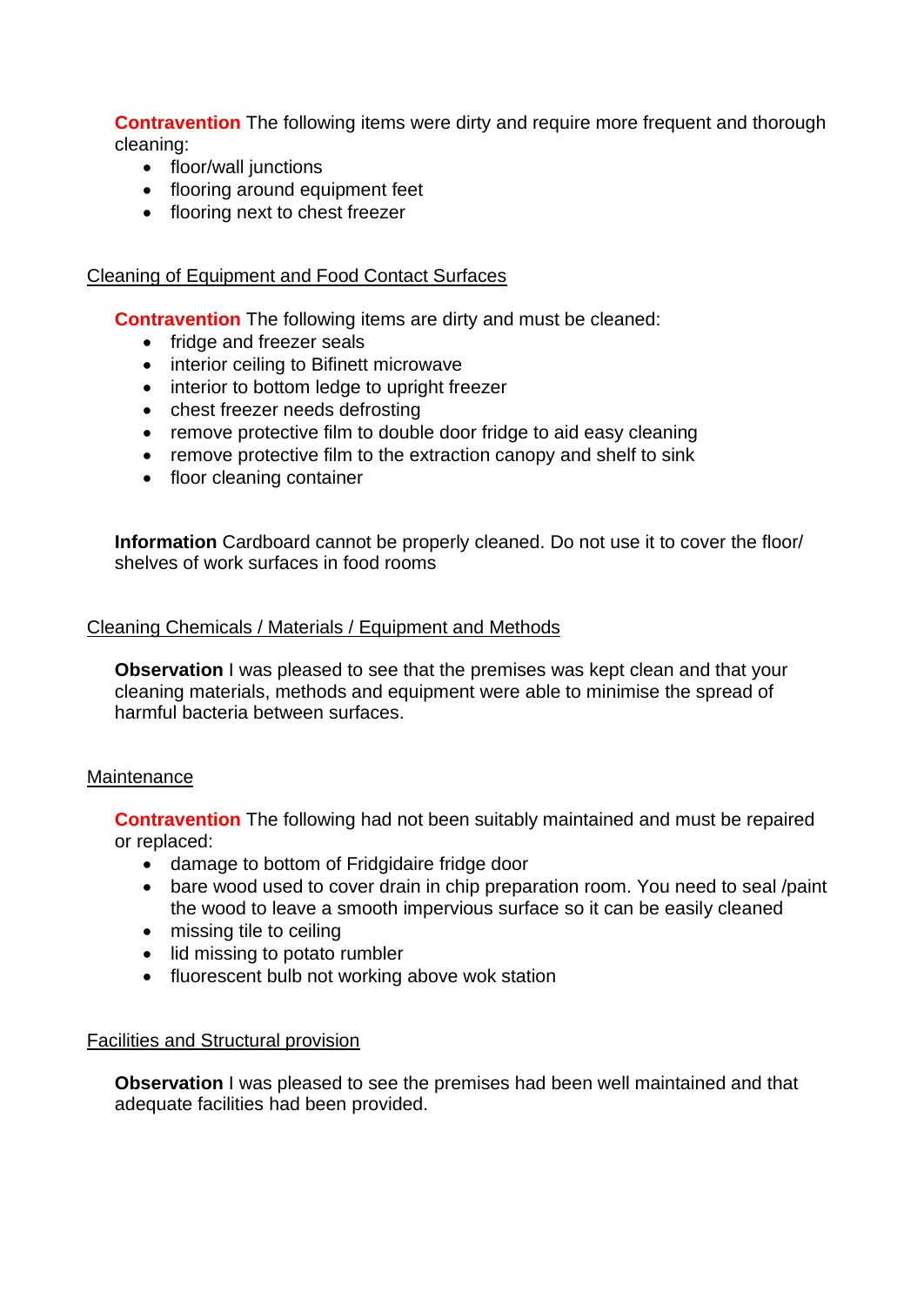**Recommendation** A plastic diffuser cover is recommended on all fluorescent strip lighting. These can be removed for cleaning and will help contain glass fragments in the event of a breakage

#### Pest Control

 **Observation** I was pleased to see that the premises was proofed against the entry of pests and that pest control procedures were in place.

### **3. Confidence in Management**

 There are generally satisfactory food safety controls in place although there is evidence of some non-compliance with the law. The contraventions require your attention; although not critical to food safety they may become so if not addressed. **(Score 10)** 

### Type of Food Safety Management System Required

**Contravention** You do not have a food safety management system. Implement Safer Food Better Business or an equivalent food safety management system.

 management system. It is simple to implement and requires a minimum amount of **Recommendation** Choose Safer Food Better Business as your food safety record keeping.

**Recommendation** You can buy a printed copy of Safer Food Better Business or a diary refill pack via our website <www.norwich.gov.uk/sfbb>

**Observation** You had colour-coded equipment and effective separation between raw and ready-to-eat food at all stages in your operation.

**Observation** You were monitoring (and recording) the temperatures of your fridges and freezers as well as the temperature of cooked/hot-held food and could demonstrate effective systems for controlling bacterial growth and survival.

#### Food Hazard Identification and Control

**Contravention** You have not identified these food hazards or the methods of control at critical points in your operation:

• cross-contamination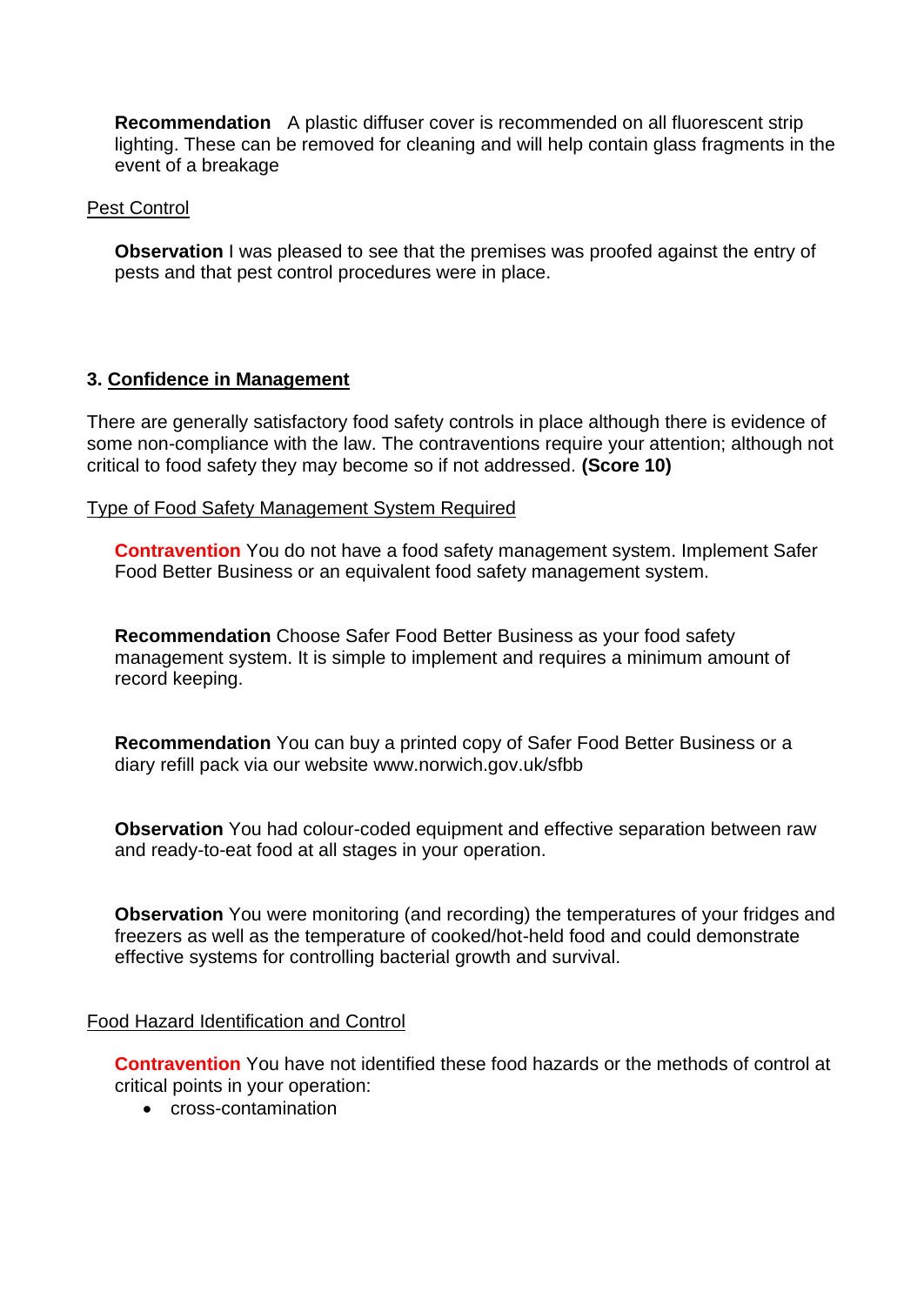**Information** Before implementing a food safety management system such as Safer Food Better Business, basic good hygiene conditions and practices called prerequisites must be in place. Only then will your food saferty management system be effective in ensuring the preparation of safe food.

#### **Traceability**

**Observation** Your records were such that food could easily be traced back to its supplier.

### Waste Food and other Refuse

 **Observation** You had measures in place to dispose of waste food appropriately and were employing the services of an approved waste contractor.

### **Training**

**Observation** I was pleased to see that food handlers had been trained to an appropriate level and evidence of their training was made available.

#### Infection Control / Sickness / Exclusion Policy

**Guidance** Public Health England recommends that food handlers known or suspected to be suffering from a food-borne infection or gastrointestinal illness stay away from work until symptom-free for 48 hours.

**Observation** Policies were in place to prevent any infected food handler from contaminating food.

#### Allergens

 **Legal Requirement** Caterers must provide allergy information on all unpackaged food they sell. Catering businesses include restaurants, takeaways, deli counters, bakeries causing ingredients on their pre-packed foods. You can obtain more information from the Trading Standards website<www.norfolk.gov.uk/abc> and sandwich bars etc. The potential for cross-contamination by allergens must also be made known to consumers. In addition food manufacturers must now label allergy

 **Information** The Food Standards Agency has produced a chart that you may find useful <www.food.gov.uk/sites/default/files/media/document/allergen-chart.pdf>

 **Information** Allergen information could be written down on a chalk board or chart, or provided orally by a member of staff. Where the specific allergen information is not